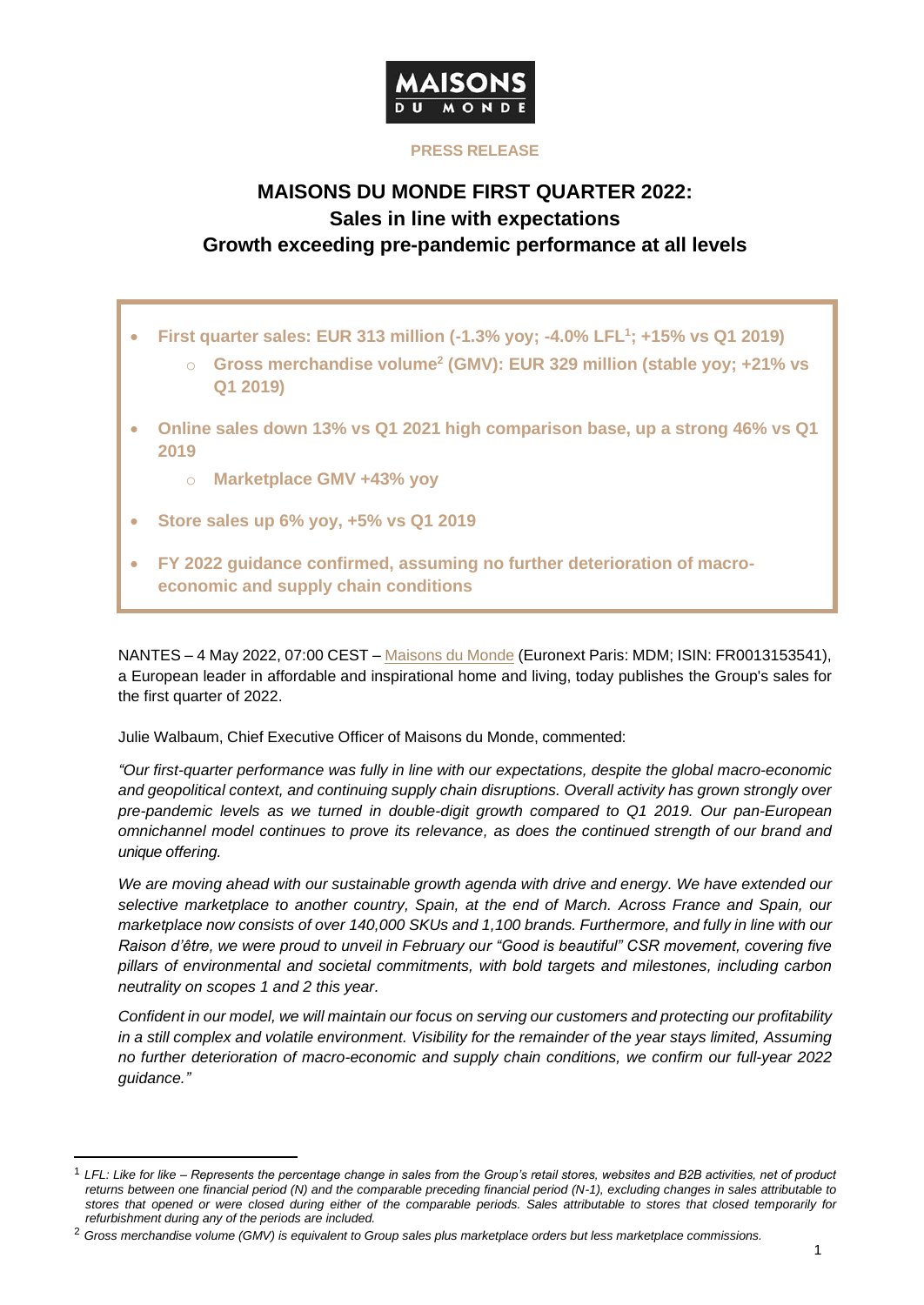

## *1st Quarter 2022 Key commercial developments*

Maisons du Monde's 2022 sales performance needs to be looked at in light of what happened over the previous years. 2021 was a year of outstanding performance, especially on the online channel, after the COVID-disrupted 2020. The latest normalised year, truly comparable to 2022, is 2019. When compared to Q1 2019, Maisons du Monde showed consistent growth in all channels, geographies and categories over Q1 2022.

#### **Brand and customers**

In terms of brand and customers, Maisons du Monde continued to develop over the quarter. The Instagram community grew by +10% yoy, reaching 5.4 million followers across Europe and +182% vs 2019. Total monthly audience on Pinterest reached 495K in the quarter, increasing by 77% vs Q1 2021 and 99% vs 2019. Total active customers reached 7.5 million at quarter-end, up 16% vs Q1 2021 and 15% vs Q1 2019, and omnichannel customers have increased by 15% year on year.

## **Good is Beautiful label**

In February 2022, Maisons du Monde launched its *Good is Beautiful* brand movement to keep embedding sustainable development in its strategy and customer communication. Good is Beautiful is a company-wide pledge that links the history, the present and the ambition of Maisons du Monde to create a positive impact throughout its ecosystem. It is built on 5 commitments with ambitious and quantified targets:

- 1. Offering a collection that is stylish and sustainable
	- Target: 40% of the offer under the Good is Beautiful label by 2025
- 2. Acting with grassroots associations to protect the environment and help those in need
	- Target: 100 *Good is Beautiful* places created by 2025
- 3. Promoting equal opportunities
	- Targets: 50% of women within the Top 100 of the Company and 500 youngsters mentored by 2025 to help them access the workforce
- 4. Offering a second life to products
	- Target: 20,000 products repaired every year
- 5. Transforming business lines to reduce Maisons du Monde's environmental footprint
	- Targets: -25% carbon intensity by 2025 on scopes 1, 2 and 3 and 100% of stores powered with renewable energy

## **Launch of Spanish marketplace**

March 2022 saw the launch of the *marketplace in Spain*, and already offers nearly 50,000 SKUs from over 290 brands. First weeks of operation are fully in line with expectations.

*1st quarter 2022 sales* of EUR 313 million were broadly stable yoy (-1.3%; -4.0% LFL) compared to the exceptionally high level of Q1 2021 (EUR 317 million, up 37% vs 2020). Q1 2022 performance benefited from a favourable effect of an efficient supply chain monitoring which allowed the Group to ship more customer orders than planned, compensating for softer demand than expected in the second part of the quarter.

As was the case for all retailers, online traffic and conversion rate were lower than last year and were partly offset by an increase in average basket size by 6% yoy.

Store traffic was positive yoy given the store closures that took place in Q1 2021. Stores that were open during both periods saw a decrease in traffic, especially in March, as a result of lower consumer confidence.

Compared to the pre-pandemic Q1 2019, total Q1 2022 Group sales were up +15%.

*Total GMV* of EUR 329 million was stable yoy thanks to a very strong 43% increase in the marketplace GMV. Compared to Q1 2019, GMV grew by +21%, illustrating the launch of the marketplace in France at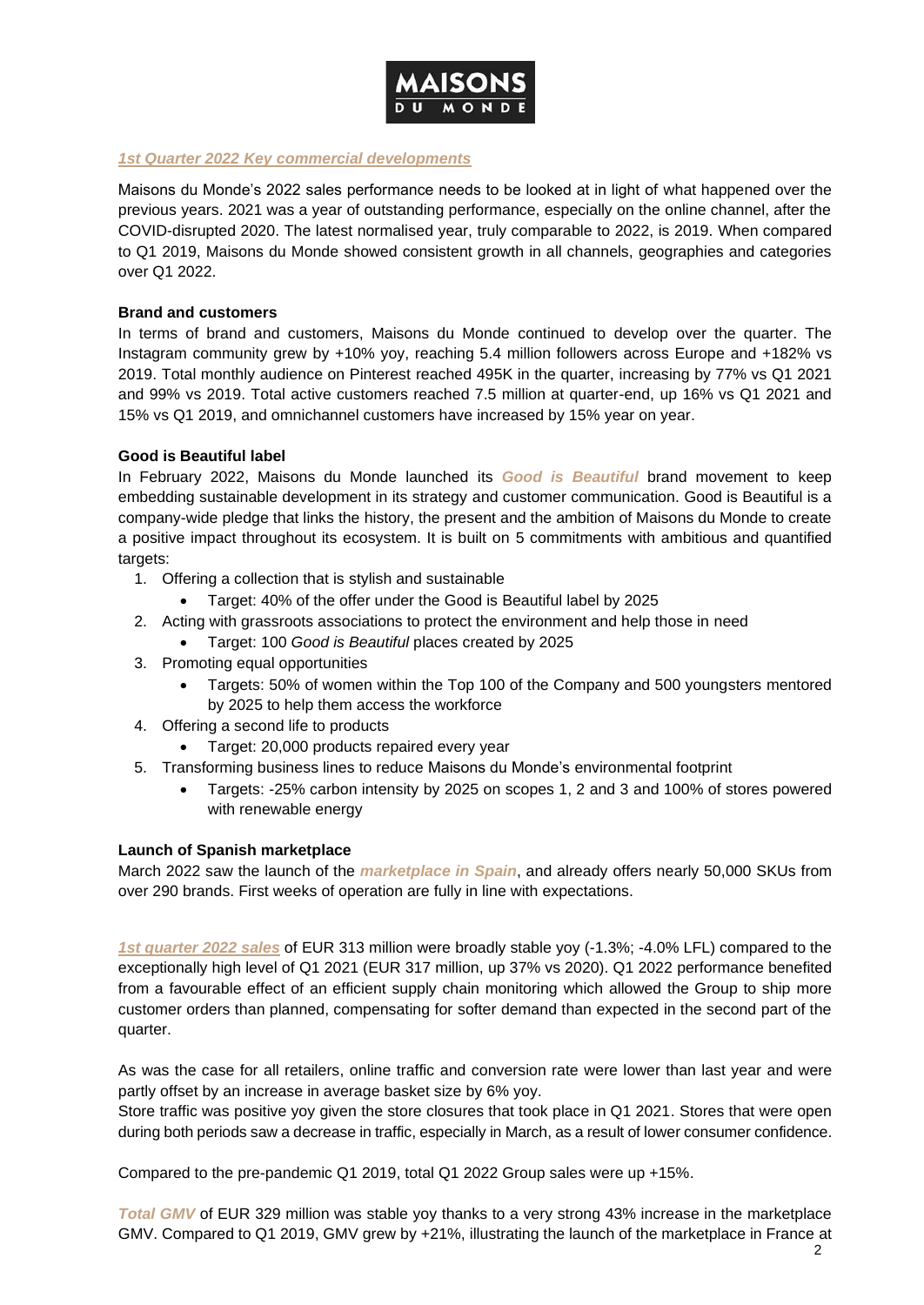

the end of 2020.

#### **Sales by category:**

**Decoration** sales were unchanged compared Q1 2021 at EUR 175 million, coming from a very high comparable base in 2021, which had grown by +39% vs 2020. When compared to Q1 2019, decoration sales grew by 17%, demonstrating over time the successful revamping of collections undertaken in 2019. Maisons du Monde's decoration collections continued to meet with success especially on tableware and outdoor items.

**Furniture** inventory continued to be impacted by supply chain disruptions, and Q1 2022 sales were therefore slightly down (-2%) and represented 44% of total Group sales (- 0.5 percentage point vs Q1 2021). Here again, the high comparison base of Q1 2021 (+34% vs Q1 2020) blurs the global picture. Compared to Q1 2019, furniture sales grew by 13%, even though product availability was not yet at its target level. Furniture inventory has improved over the period, with replenishment program in line with plan despite the complex environment. As COVID rebounds in China, some manufacturing and freight operations are currently hampered. Exercising its now proven agility, the Group is monitoring the situation very closely to optimise sourcing and shipping plans.

#### **Sales by channel:**

**Online sales** decreased by 13.2% yoy to reach EUR 104 million, yet still represented one-third of total Group sales. This evolution is explained by the exceptional outperformance of the 1<sup>st</sup> quarter last year which was up 73% due to the pandemic-related store closures as well as the docker strike in Q1 2020. Compared to Q1 2019, Q1 2022 online sales were up a very strong 46%, lifted by countries such as Germany, Spain and Italy, which growth vs Q1 2019 neared 60%.

Maisons du Monde's selective marketplace, continued its fast growth with GMV totalling EUR 20 million during the period (+43% yoy). At the end of March 2022, the marketplace featured over 1,100 brands and 140,000 SKUs. Maisons du Monde continues to roll out its omnichannel strategy, and the marketplace is now available in all French stores. Furthermore, at the end of the quarter, the marketplace expanded for the first-time outside France: it is now available in Spain and boasts nearly 50,000 SKUs from over 290 brands.

#### **Store sales**

In part thanks to a favourable comparable base, total  $1<sup>st</sup>$  quarter store sales were up 6% at EUR 209 million. Store sales were also up 5% vs their pre-pandemic level of Q1 2019.

At 31 March 2022, Maisons du Monde had 350 stores, compared to 357 at 31 December 2021. During the quarter, the Group closed, as planned, 8 stores: 5 closures in France, 2 in Belgium, 1 in Italy and opened one store in Spain, maintaining its yearly objective of 0 to 5 net openings.

## **Sales by geography**

**Sales in France** reached EUR 162 million (52% of total sales), down 11% vs Q1 2021, but up 3% vs Q1 2019, in a context of still suboptimal inventory levels.

Store sales in France were EUR 114 million down 9% yoy but roughly stable vs Q1 2019 despite a net reduction of 7 stores over the 3-year period. They represented 55% of total store sales, -9 percentage points vs Q1 2021.

Online sales in France were down 15% yoy but a strong 33% vs Q1 2019.

**International sales** totalled EUR 151 million, up 12% vs Q1 2021, and a solid 32% vs 2019. They represented 48% of total sales (+ 6 percentage points vs 2019).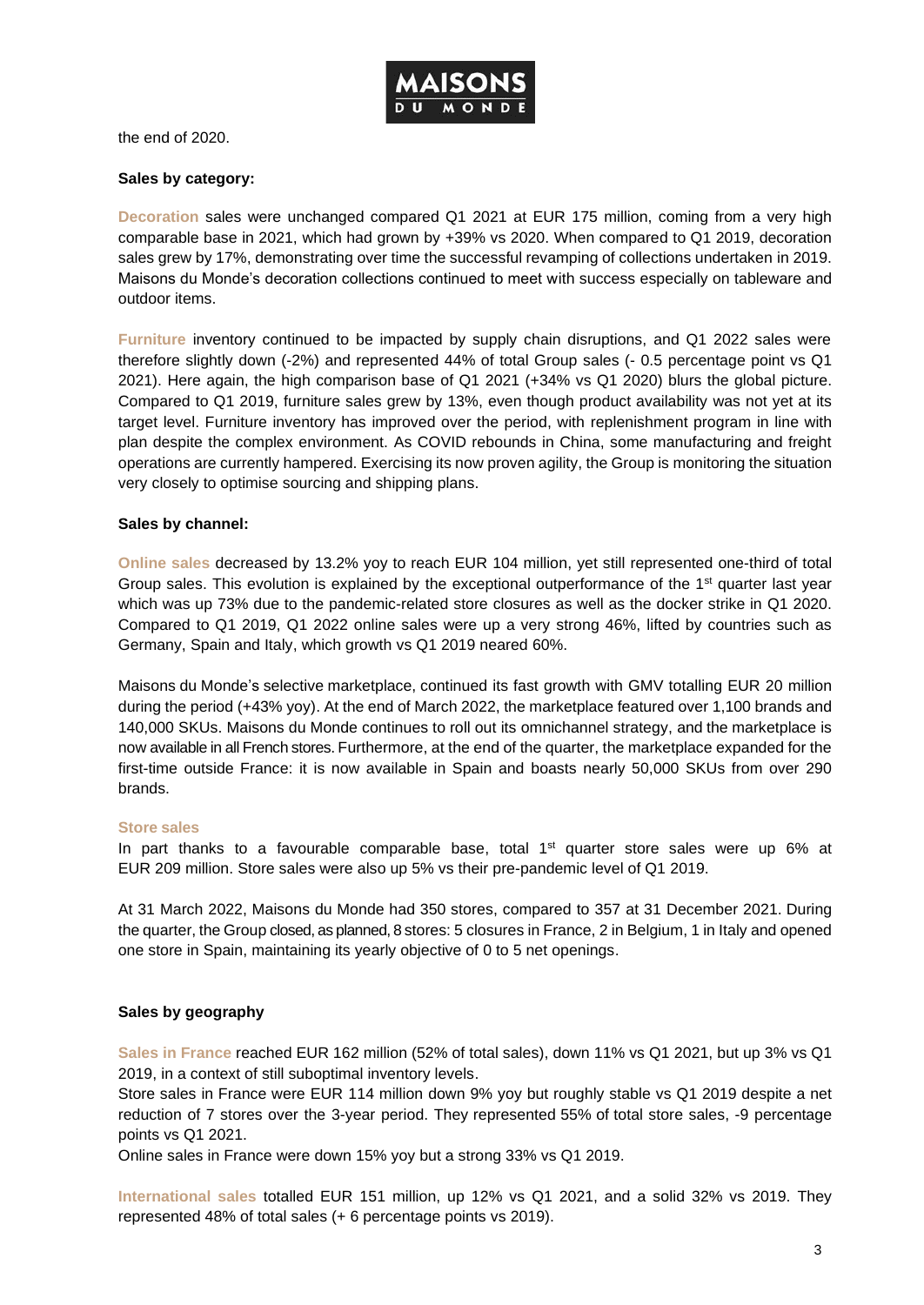

International growth was fuelled by new store openings (+ 23 net stores since Q1 2019), and a more online-driven channel mix, online representing 37% of international sales in Q1 2021, vs 31% in Q1 2019.

International store sales were up +32% to EUR 95 million, thanks to the addition of 10 stores to the international network since the end of March 2021.

Compared to Q1 2021, international sales also benefitted from a low comparison base of 2021, which was still impacted by store closures, notably in Germany, Spain and Italy.

## *2022 Commercial and operational priorities*

For the remainder of 2022, the Group's commercial priorities are to:

- Keep strengthening Maisons du Monde's omnichannel model to the service of customers
- Selectively rebuild inventories while actively managing sourcing constraints
- Protecting the Group's profitability through rigorous cost control, while advancing on the strategic agenda
- Sustain efforts towards corporate social responsibility

#### *2022 guidance*

In an environment that remains complex and volatile, the Group sees a slow start to the first half of the year and considers Q2 dynamics will be hampered by the global inflation context and its impact on demand, alongside COVID-related slowdowns in Asia which may impact restocking plans. As a result, sales in the first half should be slightly negative. On the other hand, the second half will benefit from higher inventory levels, especially in furniture, to support top line growth acceleration, and a more favourable comparable base.

In this context, and assuming no further deterioration of macro-economic and supply chain conditions, the Group confirms its full-year 2022 objectives:

- Positive top line growth, to be fine-tuned as visibility improves
- An EBIT margin around 9%
- FCF of EUR 65 million to 75 million
- Reduction of the Group's carbon intensity:  $CO<sub>2</sub>$  neutrality for scopes 1 and 2
- Dividend pay-out ratio of 30% to 40%

#### **\*\*\***

## *Update ESG Impact Share Buy Back Program*

Maisons du Monde completed its EUR 50 million "ESG Impact" share buyback program launched last October. The Group repurchased 2,553,797 shares at an average market price of EUR 19.57. The ESG Impact component realised an outperformance of EUR 500,000 which is being donated:

- 65% to the endowment fund Maisons du Monde Foundation
- 35% to Emmaüs France non-profit organisation, in favour of projects to promote economic inclusion as well as, considering the exceptional situation in Ukraine, specific programs to help refugees from the war.

76.5% of the repurchased shares will be cancelled to reduce the share capital of Maisons du Monde, while the remaining 23.5% will be used to meet Maisons du Monde's obligations arising from employee share programs.

#### *Governance*

Maisons du Monde announces that the Board of Directors recommended the appointment of Teleios Capital Partners LLC, represented by Adam Epstein, its co-founder, and of Gabriel Naouri, CEO of Majorelle Investments as new members of the Board of Directors. Such appointments will be submitted to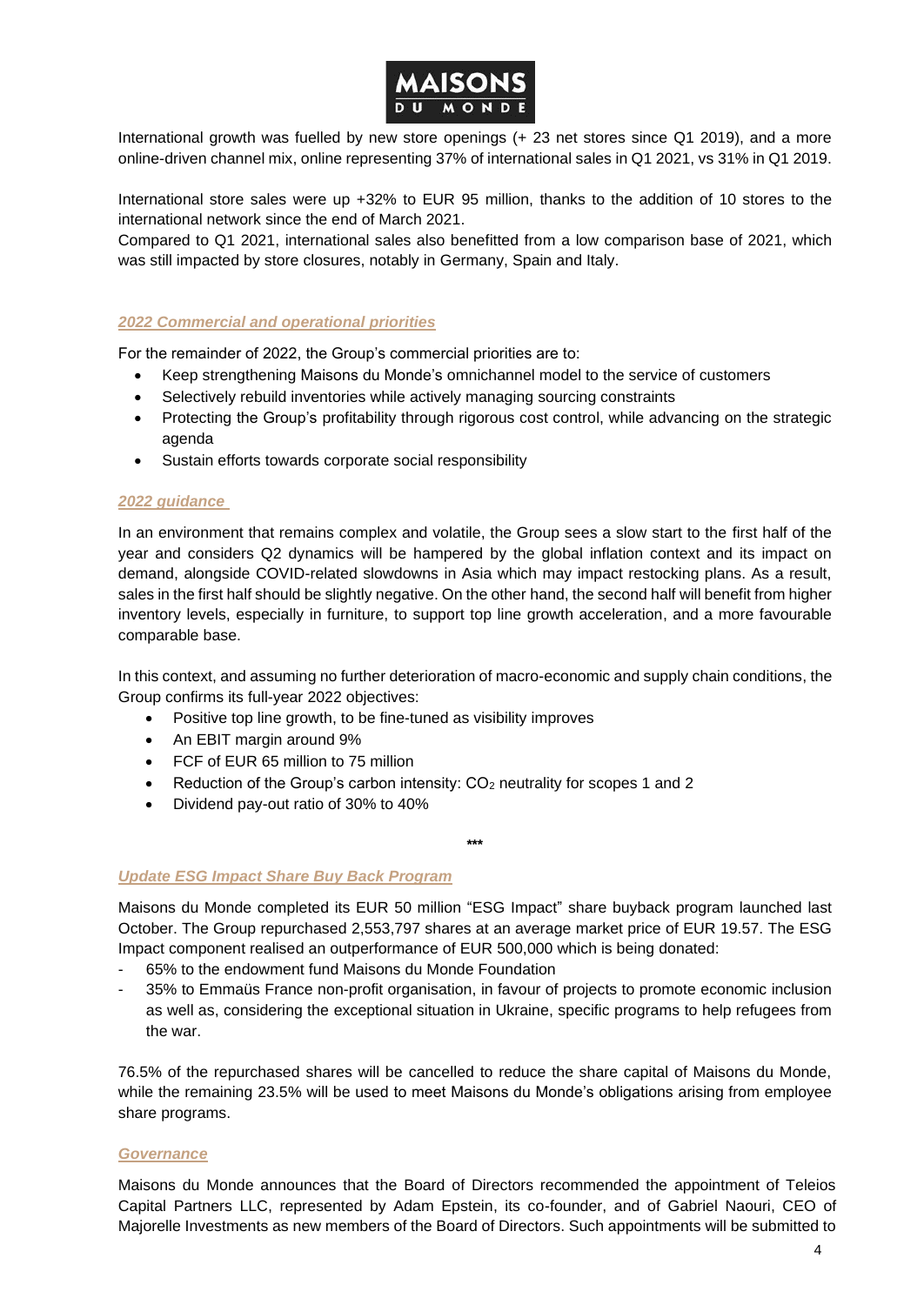

shareholders at the next General Meeting on May 31, 2022.

With that decision, the Board of Directors welcomes favourably the contemplated appointment of representatives of the two reference shareholders of the Company who fully support the strategy, the governance and the management of the Company to deliver the Company's agenda and take up current challenges of the industry in 2022.

Subject to these appointments being approved by the shareholders at the next General Meeting on May 31, 2022, both Teleios and Majorelle have entered into standstill undertakings, including not to file or announce a tender offer for the securities of the Company which is not recommended by the Board of Directors nor to hold more than 29.9% of the share capital or the voting rights of the Company in the next 24 months.

The Company has entered into two agreements, one with Teleios and one with Majorelle, to address these governance topics. Main terms of these agreements are or will be shortly made publicly available on the websites of the Company and of the AMF, it being specified that Teleios and Majorelle declared that they do not act in concert vis-à-vis the Company.

## *Biographies:*

*Adam Epstein is co-founder of Teleios Capital, an investment fund manager with offices in Zug, Switzerland, and London, that seeks to acquire significant ownership positions in European public companies and maximise their long-term potential by working collaboratively with all stakeholders. Adam previously served as investment director at IPGL Limited, and prior to that was a partner at Audley Capital, having begun his career in investment banking with Merrill Lynch. Adam holds an MA in politics, philosophy and economics from Trinity College, University of Oxford.* 

*Gabriel Naouri is the founder of Majorelle Investments, an investment holding company that invests across all segments of the consumer industry. Gabriel is also the CEO and founder of FIGANA, an investment platform that provides expertise and capital to entrepreneurs in the consumer technology space globally. He started his career in New York at the Rothschild Bank as an M&A banker. In 2007, he joined Groupe Casino where during more than 10 years he occupied different positions in France, Asia and Latin America. In 2018, he became Senior Advisor to the CEO of Aeon Group (Japan's largest Retailer). Gabriel previously sat on the boards of multiple public and private companies around the world. He holds a Master's degree in Applied Mathematics from Paris Dauphine University and is a certified board director from NYSE-Euronext.*

**\*\*\***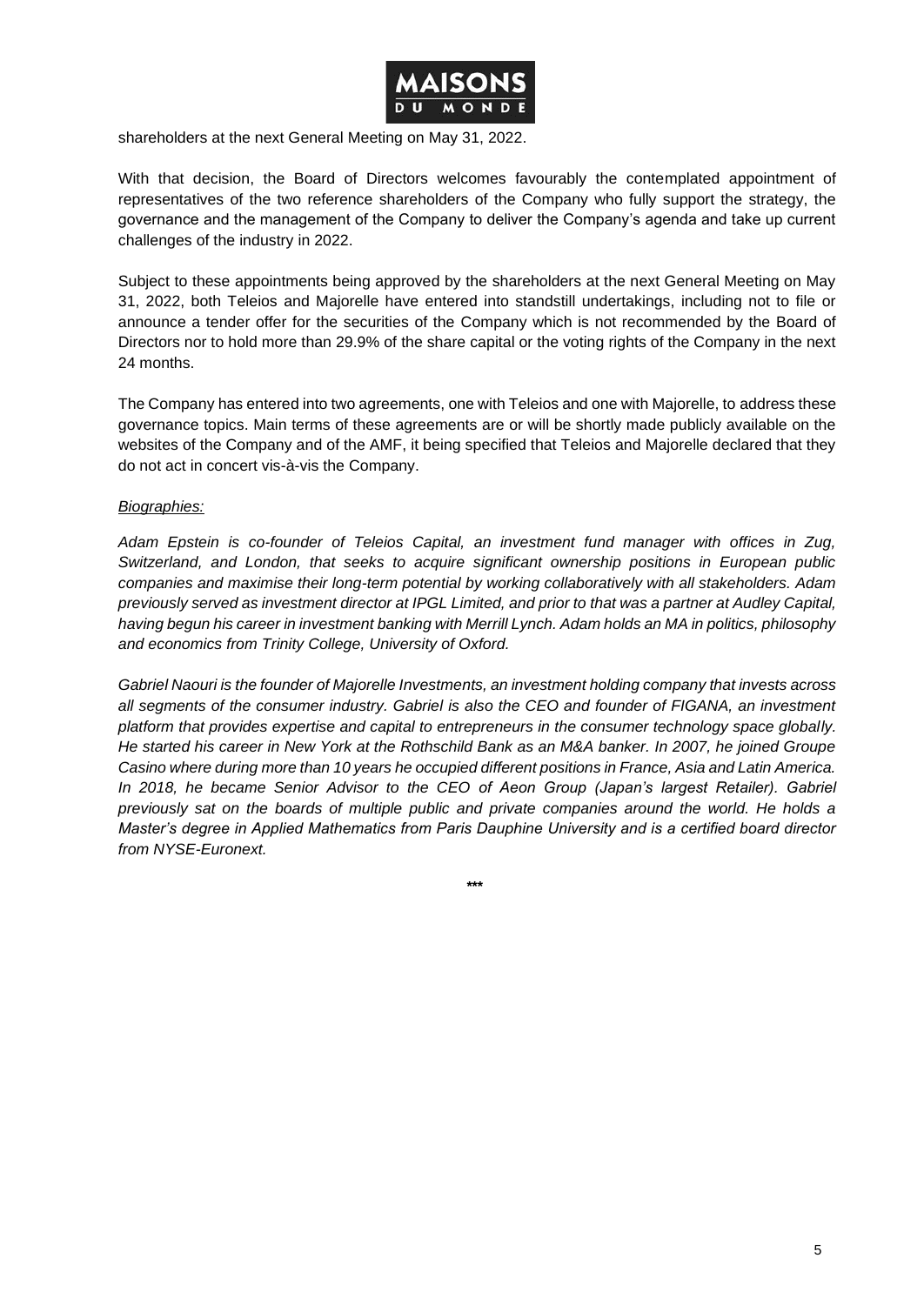

#### *Conference call for investors and analysts*

Date: 4 May 2022 at 09.00 CEST

Speakers: Julie Walbaum, CEO and Régis Massuyeau, CFO

Connection details:

- Webcast:<https://edge.media-server.com/mmc/p/xahwf2zf>
- Conference call:
	- France: +33 (0)1 70 95 03 46
	- UK: +44 (0) 2071 928338
	- USA: +1 646 741 3167
	- Password: 3054719

**\*\*\***

#### *Financial calendar*

| 31 May 2022            | <b>Annual General Meeting</b>    |  |  |  |
|------------------------|----------------------------------|--|--|--|
| <b>10 June 2022</b>    | Dividend payment date (proposed) |  |  |  |
| 28 July 2022           | Q2 and H1 2022 financial results |  |  |  |
| <b>27 October 2022</b> | Q3 and 9M 2022 sales             |  |  |  |

#### *Disclaimer: Forward Looking Statement*

This press release contains certain statements that constitute "forward-looking statements," including but not limited to statements *that are predictions of or indicate future events, trends, plans or objectives, based on certain assumptions or which do not directly* relate to historical or current facts. Such forward-looking statements are based on management's current expectations and beliefs *and are subject to a number of risks and uncertainties that could cause actual results to differ materially from the future results expressed, forecasted or implied by such forward- looking statements. Accordingly, no representation is made that any of these statements or forecasts will come to pass or that any forecast results will be achieved. Any forward-looking statements included in*  this press release speak only as of the date hereof and will not give rise to updates or revision. For a more complete list and description of such risks and uncertainties, refer to Maisons du Monde's filings with the French Autorité des marchés financiers.

**\*\*\***

#### *About Maisons du Monde*

*Maisons du Monde, a uniquely positioned and beloved brand across Europe, stands as the European leader in inspirational and affordable home & living. It offers a wide and constantly renewed range of furniture and home accessories across multiple styles. Creativity, inspiration and engagement are the brand's core pillars. Leveraging its distinctive direct-to-consumer omnichannel model, the company generates over 50% of its sales digitally, through its online platform and in-store digital sales and operates 350 stores across 9 European countries. End 2020, the Group launched a curated marketplace to complement its offering and became the reference one-stop shop in inspirational and affordable home and living. In November 2021, Maisons du Monde unveiled its company purpose: "Inspiring everyone to open up to the world, to create together unique, warm and sustainable places to live."*

**\*\*\***

**[corporate.maisonsdumonde.com](https://corporate.maisonsdumonde.com/en)**

**\*\*\***

**Contacts**

#### **Investor Relations** *Press Relations*

Clémence Mignot-Dupeyrot Tel: (+33) 6 20 36 93 58 [cmignot@maisonsdumonde.com](mailto:cmignot@maisonsdumonde.com) pbarbe@maisonsdumonde.com

Pierre Barbe Tel: (+33) 6 23 23 08 51